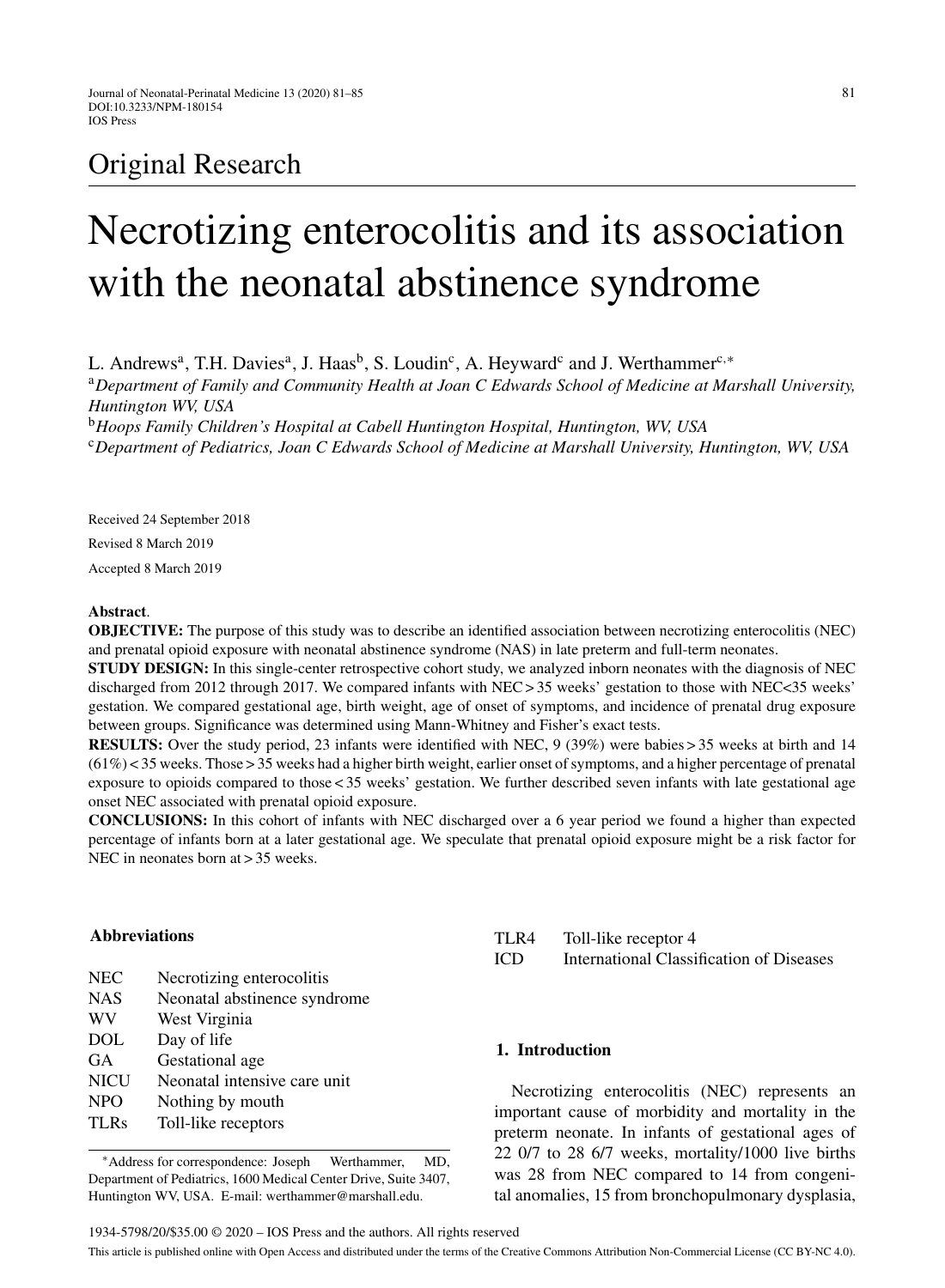and 22 from infection [1]. The pathophysiology of NEC is incompletely understood but it is characterized by ischemic necrosis of the intestinal mucosa [2]. The incidence of NEC decreases with advancing gestational age [3]. Approximately 13% of reported cases of NEC, however, occur in term neonates [4]. Term infants with NEC frequently have predisposing co-morbidities including congenital heart disease, sepsis, polycythemia, umbilical vessel catheterization, and asphyxia [5–7].

Neonatal abstinence syndrome (NAS) is a withdrawal syndrome that typically occurs after *in utero* exposure to opioids [8]. Because of issues related to rurality, poverty, and incidence of licit and illicit opioid use, West Virginia (WV) has experienced sharp increases in the rates of NAS. We have reported a 9.4% incidence of NAS requiring medication treatment at our major teaching hospital [9]. NAS is characterized by symptoms affecting the central and autonomic nervous systems as well as the gastrointestinal system.

There is conflicting published evidence for the association of NAS and NEC. One study reports nine term infants developing NEC while being treated for withdrawal from maternal opioids [10]. Another study found no difference in the incidence of NEC in a large population comparing infants born to mothers with no opioid exposure to those infants with opioid exposure [11]. It is our goal in this study to further clarify the association between NEC and NAS in the late preterm and full-term neonates born at our institution.

#### **2. Methods**

A retrospective analysis was performed using the Marshall University School of Medicine clinical data warehouse to examine the association between NEC and NAS. Neonates with NEC were identified using the diagnosis codes 777.50–777.53 (ICD 9) and P77.1–P77.9 (ICD 10). Presence of NAS in these neonates was defined as the presence of diagnosis code 779.5 or P96.1. Data verification was done using chart review. Our study population included infants born between 1 January 2012 and 31 December 2017 with the diagnosis of NAS. The only exclusions were those infants with iatrogenic NAS resulting from postnatal opioid exposure used for medical management. We further identified all neonates with the discharge diagnosis of NEC Bell classification stage 2 or 3 [12]. Data were collected and reviewed after approval of the Marshall University Institutional Review Board.

Cabell Huntington Hospital served as a tertiary care perinatal referral center for Southern West Virginia, Eastern Kentucky and Southeastern Ohio, and thus this report included drug exposed maternal patients referred for delivery from throughout the tristate area. Neonates born > 35 weeks' gestation at our institution were initially admitted to the newborn nursery unless medical issues such as respiratory distress, infection or metabolic problems necessitated NICU care. All mothers on admission for delivery at this hospital had a urine drug screen. The policy of mandatory maternal drug testing was enacted in 2012, so that all mothers delivering at our institution received a urine drug screen during the study period. Any mother with a positive drug screen at delivery, a history of positive screen during pregnancy, past history of drug abuse or admission of drug use during pregnancy was followed up with an umbilical cord tissue toxicology at delivery (United States Drug Testing Laboratories, Des Plaines, IL, USA). All newborns were observed for signs of NAS using the Finnegan Scoring Tool [13]. If symptoms of NAS developed, the neonate was managed using a protocol for methadone treatment of NAS previously described [14].

All statistical analyses were done using GraphPad Prism version 7.03, by GraphPad Software Inc., La Jolla, CA. Intergroup comparisons of gestational age, birth weight, and days of onset of NEC were completed using the Mann-Whitney test. Fisher's exact test was used for comparing prenatal drug exposure. The statistical analyses did not take any of the potential confounding factors (small for gestational age, hypoglycemia, polycythemia, partial exchange transfusion, and umbilical catheter use) into account as only one of the seven neonates who had NAS associated NEC was in the cohort. All other infants had no reported confounding factors.

#### **3. Results**

Over the study period of 6 years, we identified 16,212 live births delivered at our institution with 508 neonates<1500 grams including 242 babies <1000 grams. Eighteen percent of the live births delivered were verified as prenatally exposed to one or more nonprescribed drugs or prescribed methadone or buprenorphine by maternal urine screen and umbilical cord tissue sample (#2902). Fifty percent of the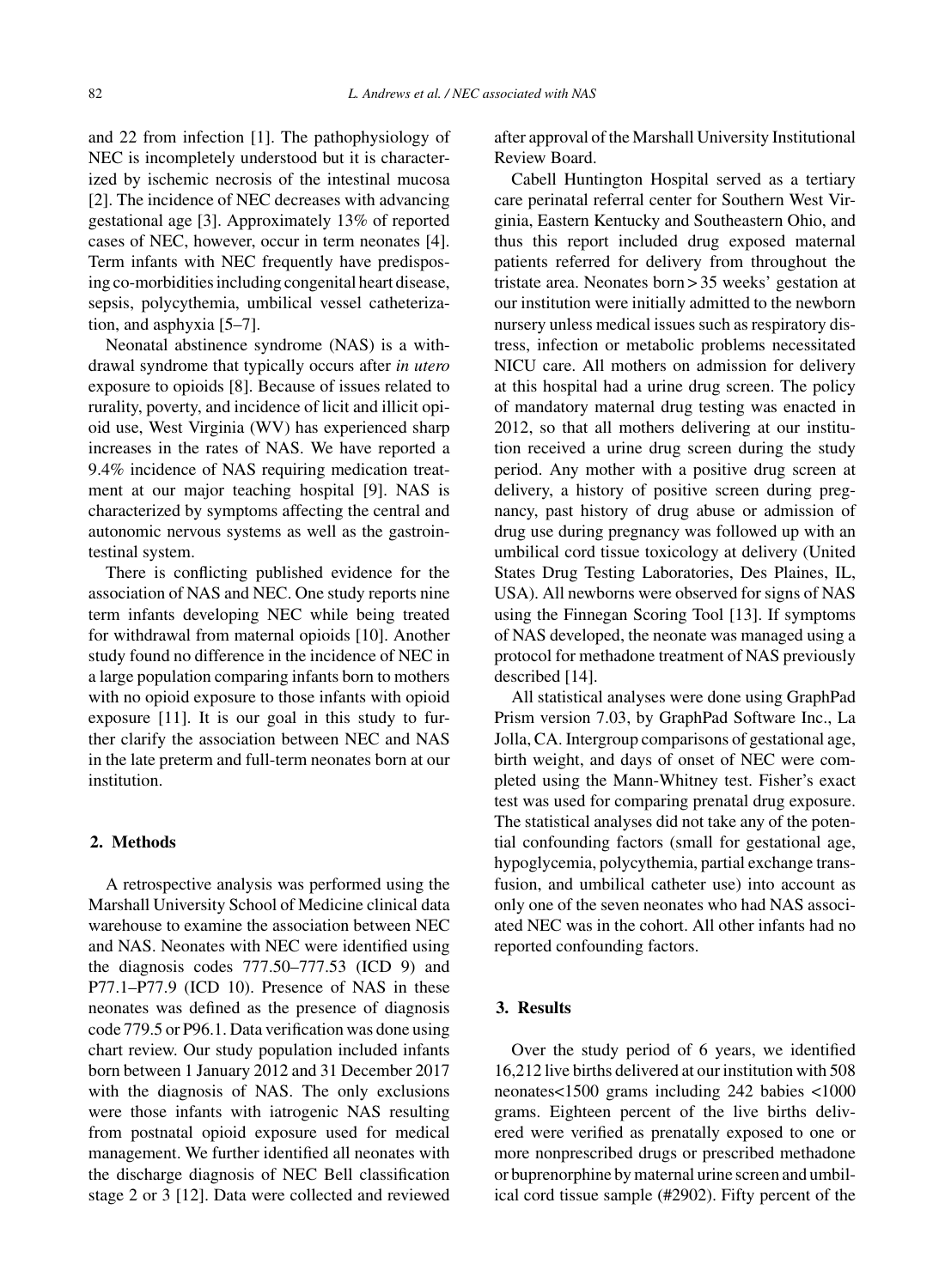| Neonates with NEC (#23) |                        |                         |           |  |  |  |  |
|-------------------------|------------------------|-------------------------|-----------|--|--|--|--|
| Number                  | NEC > 35<br>weeks<br>Q | NEC < 35<br>weeks<br>14 |           |  |  |  |  |
| Gestational Age         | $37.2 \ (\pm 1.4)$     | $27.5 (\pm 3.2)$        | p < 0.001 |  |  |  |  |
| Birth Weight (grams)    | $2730 (\pm 616)$       | 1113 $(\pm 632)$        | p < 0.001 |  |  |  |  |
| Onset of NEC (days)     | $3.3 \ (\pm 1.6)$      | $14.9 \ (\pm 13.8)$     | p < 0.01  |  |  |  |  |
| Prenatal drug           |                        | 0                       | p < 0.01  |  |  |  |  |
| exposure                |                        |                         |           |  |  |  |  |

Table 1

exposed neonates required pharmacologic treatment for NAS (#1440). We identified 23 neonates with the diagnosis of NEC over the same study period. Nine of these infants (39%) were > 35 weeks' gestational age (group A) and fourteen (61%) were<35 weeks' gestation (Group B). A comparison of the two groups is illustrated in Table 1.

Seven babies were born > 35 weeks' gestation to drug exposed mothers and developed NEC. Their course and history are illustrated in Table 2. Only patient #3 demonstrated co-morbidities previously described as associated with NEC including small for gestational age, hypoglycemia, polycythemia, partial exchange transfusion, and umbilical venous catheter use. This infant was initially admitted to the NICU for management of low birth weight and transient hypoglycemia. The remaining six infants with NEC were initially cared for in the well-born nursery and transferred to the NAS treatment ward when begun on methadone therapy. These babies were then

transferred to the NICU when symptoms of NEC developed. All seven infants had one minute Apgar scores > 7 and five minute scores > 8. Only infant 3 had hypoglycemia. All seven of these neonates required pharmacologic treatment for NAS.

### **4. Discussion**

In this single-center retrospective cohort study, we have found 23 neonates over a six-year study period with NEC. Nine infants (39%) were greater than or equal to 35 weeks' gestation and seven of these were associated with maternal drug exposure. Although the association between prenatal drug exposure and NEC could be coincidental, we suggest that the absence of other risk factors in all but one of these babies and the high number of cases at a later gestational age compared to all cases of NEC in this series might suggest a causal relationship of prenatal drug exposure and NEC.

A previous study has documented an association with NEC and prenatal exposure to cocaine or methamphetamine [7]. Another study, however, showed no significant association with cocaine exposure in full-term or near-term infants with NEC and controls [17].

We are aware of only one previous study that documented nine term infants with NEC that developed while being treated for withdrawal from maternal

|                |                                                                                          |                                  |                                  | Infants $> 35$ weeks with NEC (#7) |                                              |                                 |
|----------------|------------------------------------------------------------------------------------------|----------------------------------|----------------------------------|------------------------------------|----------------------------------------------|---------------------------------|
| Patients       | Maternal drug<br>exposure by<br>umbilical cord<br>toxicology and<br>urine drug<br>screen | GA (birth<br>weight in<br>grams) | Onset of<br><b>NEC</b><br>(days) | Feeding                            | Symptoms                                     | Outcome                         |
| 1              | Buprenorphine                                                                            | 37.3 (1970)                      | 1                                | <b>NPO</b>                         | Hematochezia.<br>Pneumatosis,<br>Perforation | Surgery-survived                |
| $\overline{c}$ | Methadone                                                                                | 38 (3005)                        | 5                                | Formula                            | Hematochezia,<br>Pneumatosis                 | Medical<br>management-survived  |
| 3              | Buprenorphine,<br>benzodiazepine                                                         | 37.3 (1865)                      | 7                                | Formula                            | Hematochezia,<br>Pneumatosis,<br>Perforation | surgery, E.coli sepsis,<br>died |
| 4              | Buprenorphine                                                                            | 38 (3290)                        | 5                                | Formula                            | Hematochezia,<br>Pneumatosis                 | Medical<br>management-survived  |
| 5              | Methadone                                                                                | 37 (2892)                        | 3                                | Formula                            | Hematochezia,<br>Pneumatosis                 | Surgery<br>stricture-survived   |
| 6              | Heroin, gabapentin,<br>methadone                                                         | 39 (3800)                        | 4                                | Formula                            | Hematochezia.<br>Pneumatosis                 | Medical<br>management-survived  |
| 7              | Benzodiazepine,<br>methadone, cocaine                                                    | 39 (2785)                        | 1                                | Formula                            | Hematochezia,<br>Pneumatosis,<br>Perforation | Peritoneal<br>drain-survived    |

Table 2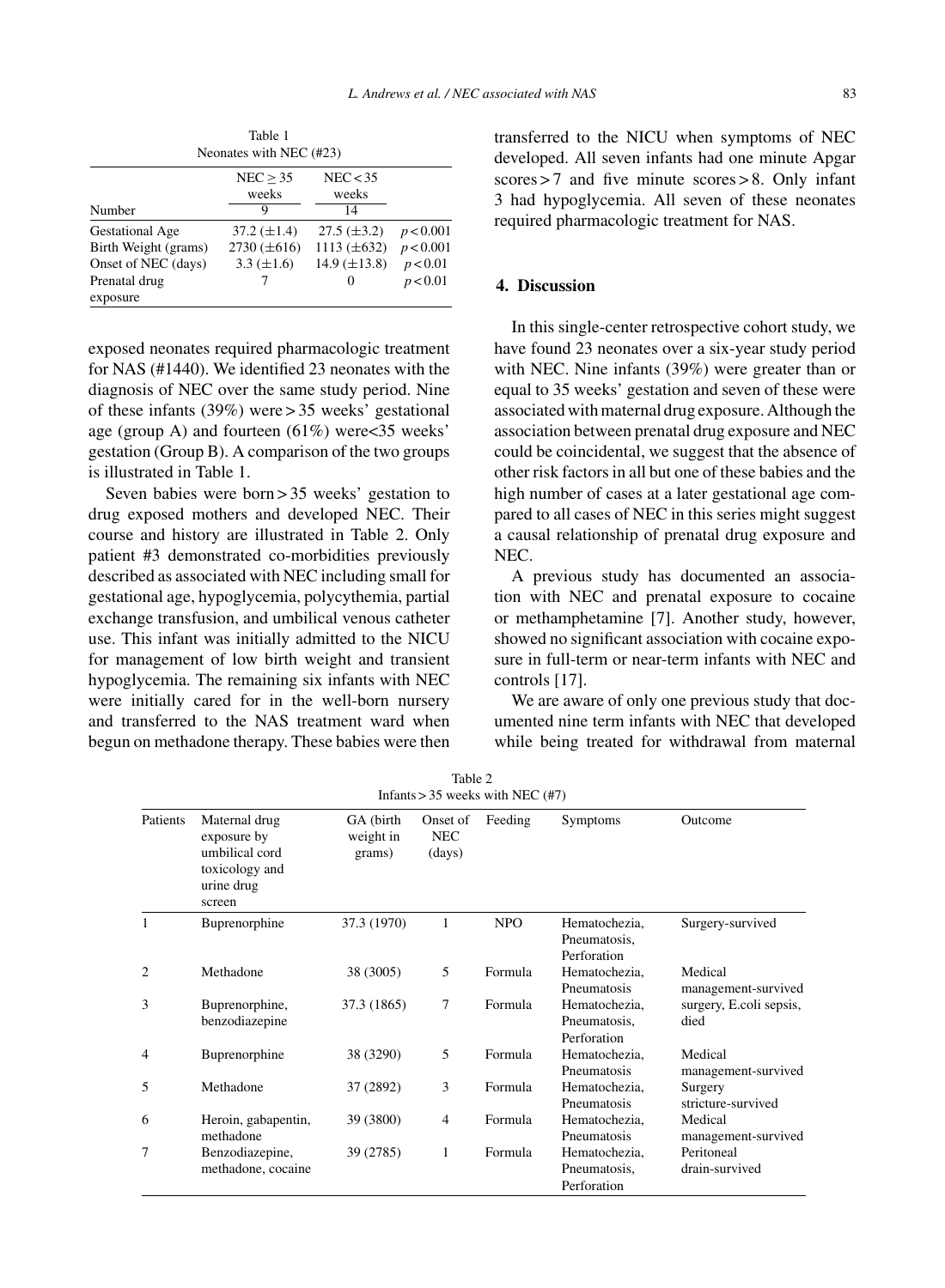opioids [10]. These nine infants were cared for in five different hospitals over a six year period and five neonates in this study were small for gestational age. The authors speculate that NEC might have resulted from an overexpression of the gastrointestinal symptoms seen in opioid withdrawal coupled with overfeeding with milk-based formula. In our population of neonates with late gestational age onset of NEC and prenatal drug exposure, one baby was NPO (#1) and two babies (#1 and #7) showed no other symptoms of NAS including diarrhea and feeding intolerance when NEC developed. In one large study, infants born to more than 80,000 Tennessee women with no opioid exposure during pregnancy had the same incidence of NEC as 30,000 infants born to mothers exposed to opioids. The incidence of NEC was not broken down by gestational age, opening the possibility of term infants with NEC being more prevalent in the prenatally opioid exposed population [11].

The pathophysiology of NEC remains incompletely understood. NEC in the preterm neonate is felt to have a multifactorial cause. Factors implicated have included genetic predisposition, intestinal immaturity, abnormal microbial intestinal colonization and an immunoreactive intestinal mucosa [15, 16]. NEC in the term infant has differences from that seen in the preterm infant. The disease usually appears in the first week of life and is associated with predisposing problems including prolonged rupture of membranes, low Apgar scores, congenital heart disease, hypoglycemia, polycythemia, intrauterine growth retardation, exchange transfusion, and umbilical vessel catheterization [4, 17].

Toll-like receptors (TLRs) are a group of proteins that belong to the pattern recognition receptor family, a key component of the innate immune system. Activation of TLRs leads to the synthesis of pro-inflammatory cytokines and chemokines [18]. It is hypothesized that upregulation of TLRs, specifically TLR4, in preterm, stressed intestinal epithelium allows for initiation of the pro-inflammatory cascade that results in the final common pathway of NEC [19]. Emerging evidence indicates that select opioids can activate TLR4 leading to elevated cytokine levels [20, 21]. Our unproven hypothesis is that the upregulation of the immune system and release of cytokines by some opioids could be a factor in causation of NEC in these mature neonates after *in utero* exposure to opioids.

This study is retrospective and represents a small number of infants with NEC from a single center. While all the radiographs and medical records were

reviewed, other diagnoses can have the same clinical features of NEC including milk protein allergy, spontaneous intestinal perforation and bacterial enteritis. Another limitation is that three of the seven opioid exposed neonates had other nonprescribed substances present in their cord tissue sample that may have contributed to the development of NEC. The major limitation of this study is that we cannot be sure of the causal relationship of maternal drug use and NEC.

The association of NEC and prenatal opioid exposure with NAS in the late preterm and full-term neonate could be more prevalent than previously recognized. Our recommendation is that physicians be alert to this possibility. While the number of cases of NEC  $(7)$  is less than 1% of total infants with NAS requiring treatment at our institution, we now aggressively manage infants with prenatal opioid exposure who show signs of early NEC including bilious aspirates or vomiting, abdominal distention and tenderness, or hematochezia with bowel rest, assess the need for antibiotics, and consider the use of an elemental formula on refeeding.

#### **References**

- [1] Patel RM, Kandefer S, Walsh MC, et al. Causes and timing of death in extremely premature infants from 2000 through 2011. N Engl J Med. 2015;372(4):331-40.
- [2] Neu J. Necrotizing enterocolitis: the search for a unifying pathogenic theory leading to prevention. Pediatr Clin North Am. 1996;43(2):409-32.
- [3] Horbar JD, Badger GJ, Carpenter JH, et al. Trends in mortality and morbidity for very low birth weight infants. Pediatrics. 2002;110(1 pt1):143-51.
- [4] Wiswell TE, Robertson CF, Jones TA, Tuttle DJ. Necrotizing enterocolitis in full-term infants. A case-control study. Am J Dis Child. 1988;142(5):532-5.
- [5] Ostlie DJ, Spilde TL, St Peter SD, et al. Necrotizing enterocolitis in full-term infants. J Pediatr Surg. 2003;38(7):1039-42.
- [6] Lambert DK, Christensen RD, Henry E, et al. Necrotizing enterocolitis in term neonates: data from a multihospital health-care system. J Perinatol. 2007;27:437-43.
- [7] Short SS, Papillon S, Berel D, Ford HR, Frykman PK, Kawaguchi A. Late onset necrotizing enterocolitis in the full-term infant is associated with increased mortality: results from a two-center analysis. J Pediatr Surg. 2014;49(6):950-3.
- [8] Kocherlakota P. Neonatal abstinence syndrome. Pediatrics. 2014;134(2):e547-561.
- [9] Loudin S, Werthammer J, Prunty L, Murray S, Shapiro JI, Davies TH. A management strategy that reduces NICU admissions and decreases charges from the front line of the neonatal abstinence syndrome epidemic. J Perinatol. 2017;37:1108-11.